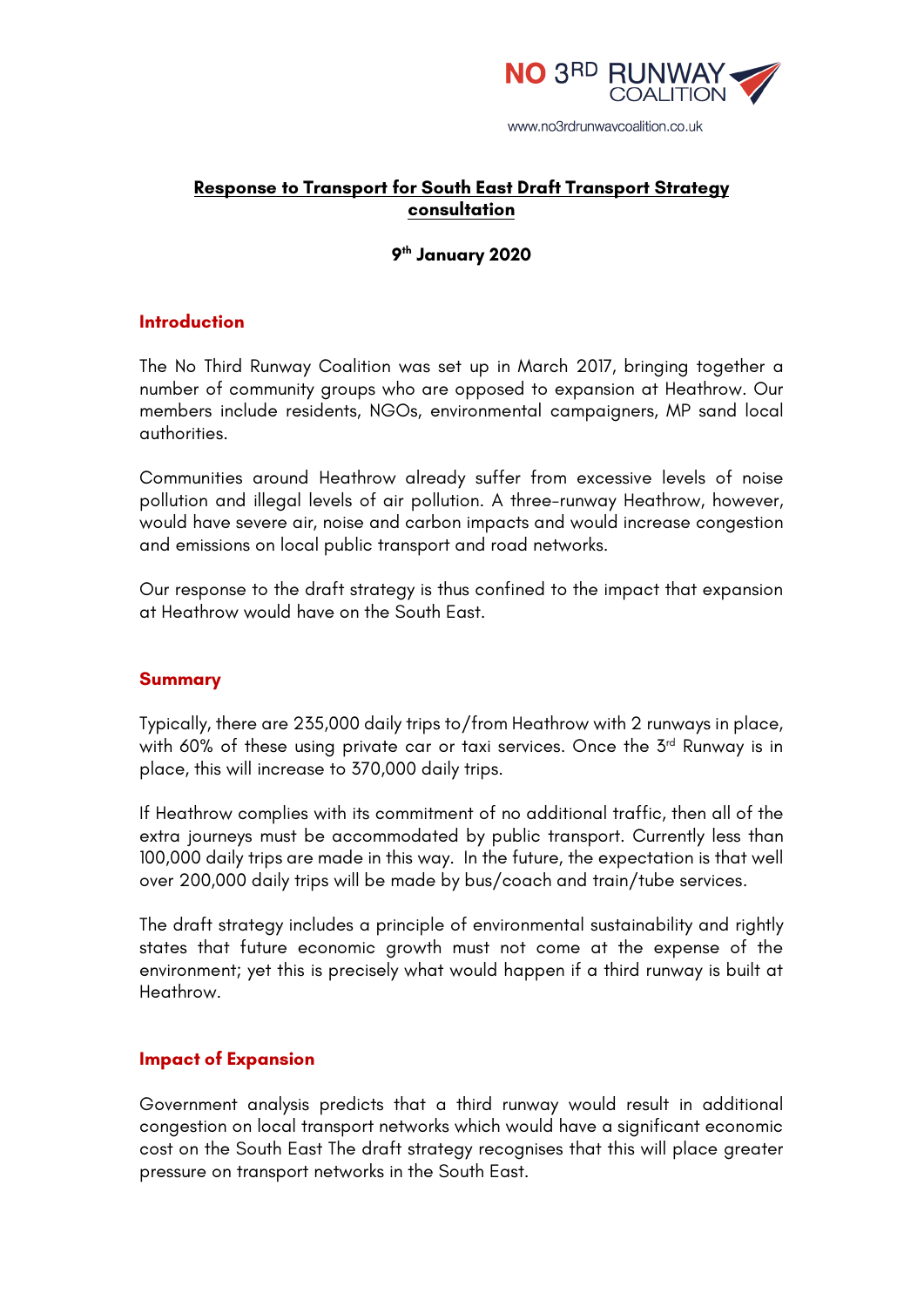

However, it should more closely consider the significant impact that expansion at Heathrow would have. A third runway would result in at least 175,000 additional daily trips on local transport networks.

Heathrow's masterplan resorts to 'indicative' coach and bus links. It mentioned no new rail links in the main document. This is totally inadequate. The South East needs proper, funded and detailed plans.

It is not sufficient and is not sustainable to simply 'encourage' or 'improve' public transport. There must be credible and concrete plans to actually meet the aspirations of modal shift, prevent extra congestion.

The draft strategy rightly recognises the likely impact on the M4/A4/Great Western Maine Line corridor and the risk that increased congestion will reduce any alleged economic benefit of a third runway. However, it should also include an analysis of the 30-year construction timeline that Heathrow have planned and the impact that will have on transport networks across the South East.

There is a need to focus on the costs of expansion on the local transport networks. To date Heathrow have provided no detail about their plans to build the runway over the M25 nor how they will seek to mitigate the impact on local road networks. Their costs to the local population in terms of increased congestion and air pollution are likely to be significant.

It is also unclear what the cost to the taxpayer of the road and rail infrastructure improvements will be. Estimates reach as high as £18bn, yet Heathrow has only committed to contributing £1bn. What impact would this have on available capital for other transport projects in the South East? The draft strategy does not appear to identify this significant risk to future funding.

Heathrow's Surface Access Plan (SAP) is lacking in detail and leaves a lot of uncertainty about the measures that Heathrow are fully committed to implementing and funding. The benefits of the measures are also not clear and, in many cases, do not appear to have been assessed.

The final TfSE strategy should include research that undertakes such an assessment. Perhaps, Heathrow can be approached for a financial contribution to this work.

### **Modal Share**

The Airports National Policy Statement included a target for Heathrow has to increase the proportion of passengers accessing the airport by public transport from 40% today to 50% in 2030 and 55% in 2040. However, it has only increased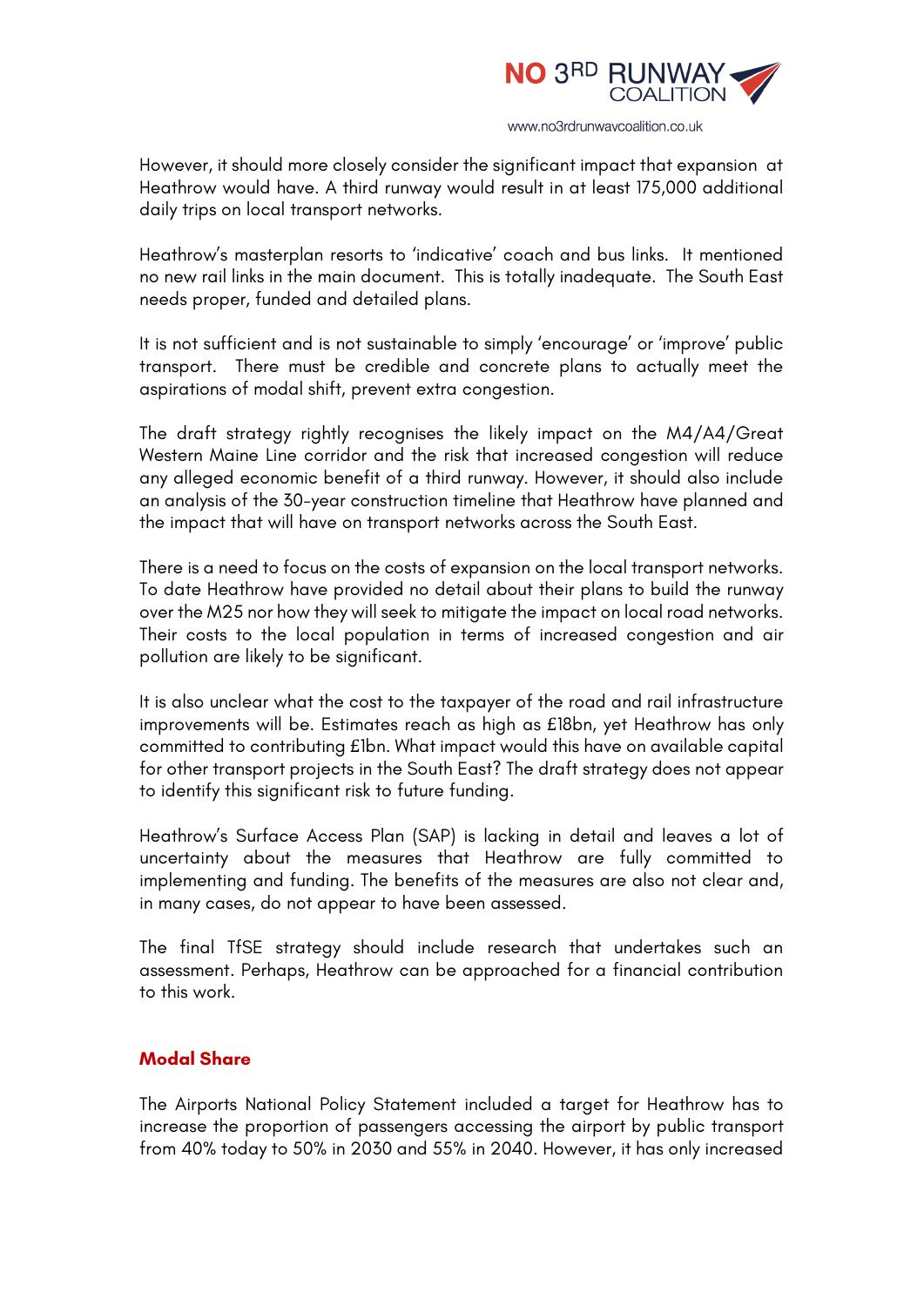

www.no3rdrunwaycoalition.co.uk

this figure by 1% since 2009. Heathrow have not demonstrated that such a significant step-change is achievable.

These concerns have only been heightened by the recent admission of Heathrow's CEO, that the airport has failed to meet their 2018 target of the share of passengers travelling to the airport by public transport.

This makes the required target set out in the Airports NPS even harder to achieve and demonstrates that Heathrow are likely to fail to meet the target.

There are real risks in our view that the public transport provisions will fall far short of requirements, especially in the early years, which will result in detrimental environmental impacts.

There should have been clear fully assessed and committed surface access policies and actions with defined performance indicators. These have not been provided.

#### **Mitigation**

Heathrow are required to set out the mitigation measures that it considers are required to minimise and mitigate the effect of expansion on existing surface access arrangements. They are also required to demonstrate that the proposed surface access strategy will support the additional transport demands generated by airport expansion. Thus far, this has only been done in a general way which means there is a lack of detail on the measures to be implemented.

The proposals put forward by Heathrow in their SAP fall short of the necessary information to show that mode shift will be secured in the way required by the NPS. There is no credible way for the NPS targets to be met; there is a lack of evidence to support Heathrow's assumptions that it can meet the targets with the measures it has set out.

The information provided by Heathrow to date does not demonstrate that there are transport measures to be implemented that can satisfactorily mitigate the surface access transport impacts associated with the expansion of the airport.

In the absence of proper commitments to the full range of surface access provisions it is not possible for the final transport strategy for TfSE to include information on costs or benefits of the schemes under consideration.

A final concern is that two of the proposed mitigation measures – the ULEZ and the Vehicle Access Charge – would raise revenue for Heathrow. Unless properly implemented, these schemes may do little to discourage use of vehicles or encourage low emission vehicles but may raise significant sums for Heathrow and there is no commitment that this revenue would be invested back into public